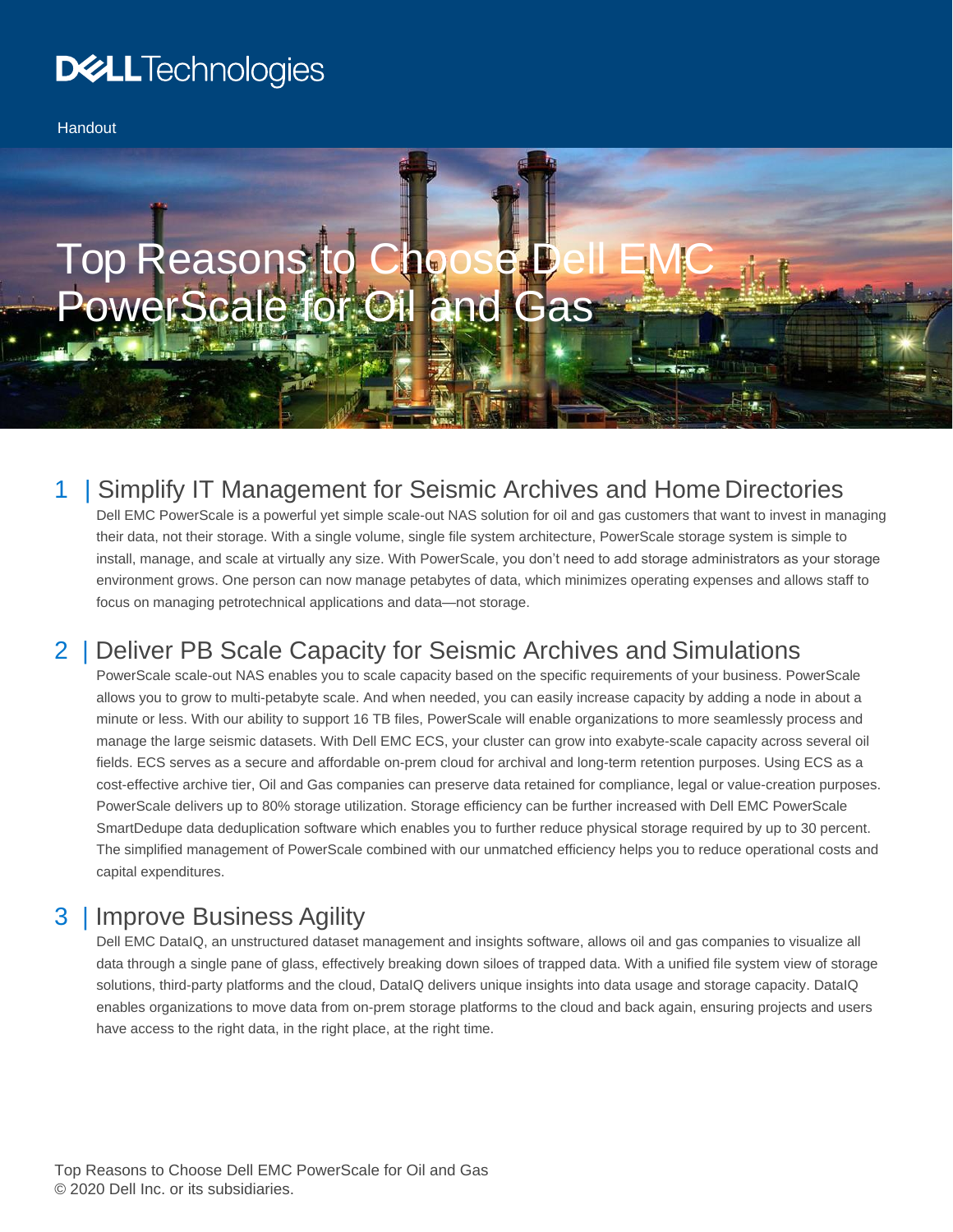#### 4 | Accelerate Cloud Journey

Oil and gas organizations want to take advantage of efficiency and flexibility of cloud to fuel their business innovation and growth. Dell Technologies has partnered with leading cloud providers to provide a range of cloud storage services that offer performance at scale, efficiency and simplicity of management to enable companies to deploy the most suitable offering with the economics of the cloud. Powered by the unmatched performance, reliability and scalability of Dell EMC PowerScale, oil and gas organizations can efficiently run workloads while reducing risk and maintaining complete control of their data. With our ability to support S3 natively, moving data between on-prem and cloud is now efficient and transparent. The oil & gas industry is making major investments in the Open Subsurface Data Universe (OSDU) forum, an industry consortium to build a cloud native data platform for all upstream data, applications and business workflows. Dell Technologies strives to be the exclusive provider of multi-cloud solution for OSDU. With its variety of multi-cloud deployment models suitable for a huge range of organizations, Dell Technologies is well positioned to help organizations adopt cloud technologies.

#### 5 | Accelerate Analytics for Petrotechnical Workloads

PowerScale all-flash systems combine performance and cost-efficiency with enterprise grade software capabilities that deliver maximum performance for the most demanding applications. The Isilon F800 delivers 250K OPs / sec and 15 GB/sec throughput in 4U rack space to drive a new generation of applications. The PowerScale F200 and NVMe configured PowerScale F600 deliver the performance in a compact 1U form factor to address the growing storage needs. With in-line compression and deduplication, these platforms reduce the storage data needs significantly depending on the workload. PowerScale all-flash systems deliver faster time to results and drive new workloads like Artificial Intelligence, Machine Learning and Deep Learning.

#### 6 | Deploy Secure and Highly Available Simulations and Optimizations

PowerScale is highly resilient and can withstand the loss of up to four nodes or drive failures simultaneously and maintain complete availability of your data. Non-disruptive upgrades and operations minimize the need to schedule downtime for your PowerScale clusters. For fast and efficient data backup, you can schedule snapshots as frequently as needed to meet your specific recovery-point objectives. For disaster recovery protection, Dell EMC PowerScale SyncIQ software provides efficient data replication to local or remote sites.

#### **I Reduce Risk and Increase IT Governance**

To help you address your security and compliance needs for your petrotechnical data, PowerScale offers a broad range of security options including Dell EMC PowerScale SmartLock software for write once, read many (WORM) protection to prevent accidental or malicious alteration or deletion of data; file system auditing to track which users are accessing specific files; and data at rest encryption (DARE) with self-encrypting drives (SEDs) to protect against drive theft or loss. PowerScale also includes role-based access control (RBAC) capabilities to allow you to create a strict separation between storage administration and users and their file system access. With PowerScale, you can also create access zones to provide secure, isolated storage pools for specific departments within your organization.

#### 8 | Eliminate Data Silos for Interpretation and Modeling

The Exploration and Production data lake provides a single pool of storage to eliminate the data silos in your environment. The multi-protocol access methods that surround the data lake and the enterprise grade features of data protection, data management, security, and performance management make it easy for you to manage all your unstructured data.

### 9 | Maintain Compatibility with Petrotechnical Workloads

Dell EMC PowerScale runs seamlessly with leading petrotechnical workloads like Schlumberger and Landmark. PowerScale is the ideal platform for reservoir modelling, production optimization, reservoir simulation, interpretation and modelling and seismic processing workloads. In addition, many customers deploy seismic archives, home directories, file shares, security analytics and big data workloads on PowerScale.

2 Top Reasons to Choose Dell EMC PowerScale for Oil and Gas © 2020 Dell Inc. or its subsidiaries.